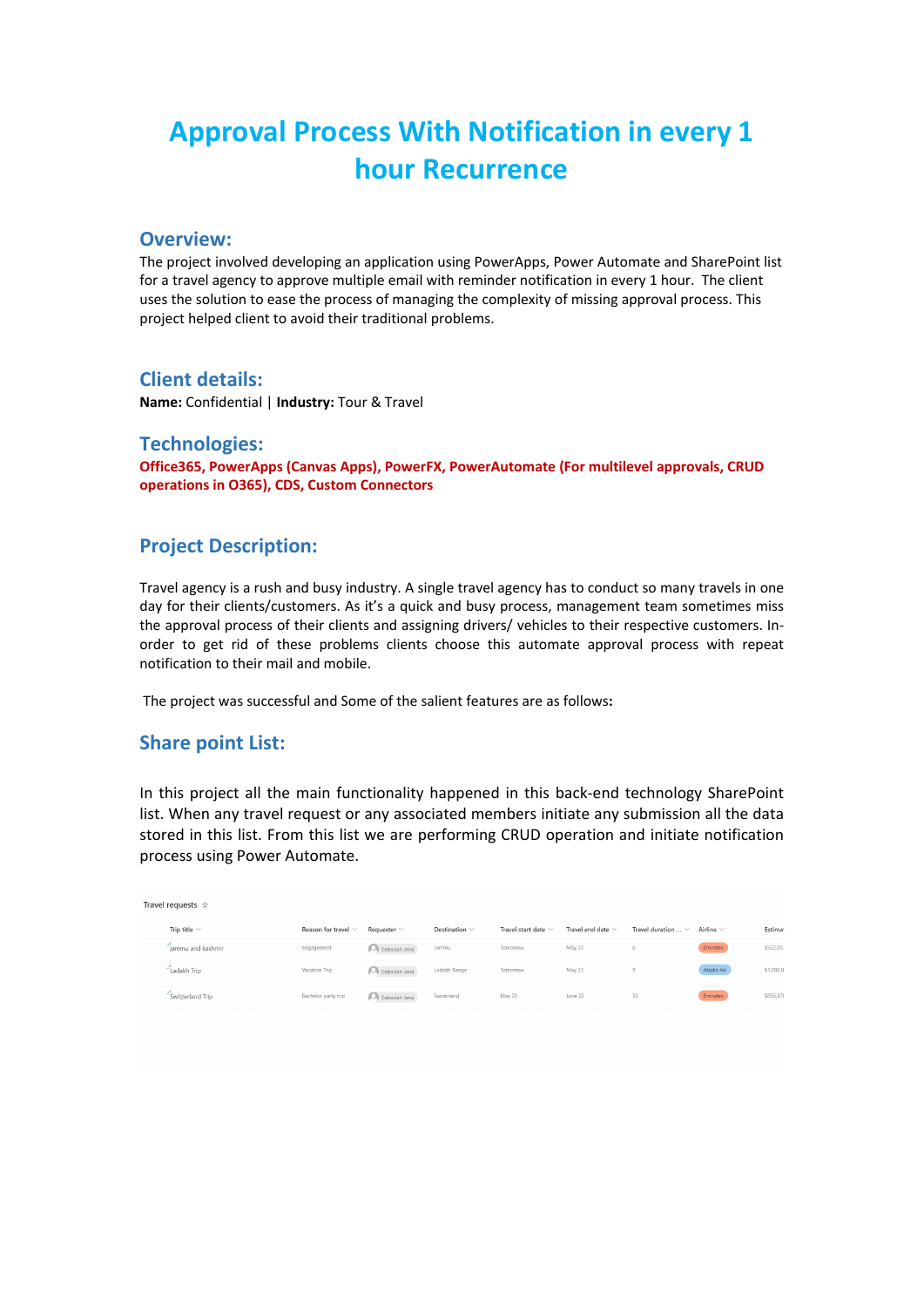## **Microsoft Flow Process:**

In the above SharePoint list there is a yes/no datatype column called "approved". So from that column MS flow will get the data, for which details approval process is "NO". After getting the data flow will trigger in every 1 hour and the flow will send the notification via Outlook to the assigned authenticate people.

| $\leftarrow$ travel approval |                                                                                                |                                                               |                                        |                     | ♡ Undo < Redo □ Comments ■ Save Vy Flow chec        |  |  |  |
|------------------------------|------------------------------------------------------------------------------------------------|---------------------------------------------------------------|----------------------------------------|---------------------|-----------------------------------------------------|--|--|--|
|                              | ත<br>Recurrence                                                                                |                                                               | $\odot$                                | $\sim$ 100 $\sigma$ |                                                     |  |  |  |
|                              |                                                                                                |                                                               |                                        |                     |                                                     |  |  |  |
|                              | * Interval<br>$\,1\,$                                                                          | * Frequency<br>Hour                                           |                                        | $\checkmark$        |                                                     |  |  |  |
|                              | Show advanced options $\vee$                                                                   |                                                               |                                        |                     |                                                     |  |  |  |
|                              |                                                                                                |                                                               |                                        |                     |                                                     |  |  |  |
|                              |                                                                                                |                                                               |                                        |                     |                                                     |  |  |  |
|                              | Get items<br>s                                                                                 |                                                               | $\odot$                                | $\sim$ and $\sim$   |                                                     |  |  |  |
|                              | * Site Address                                                                                 | new site test -                                               |                                        |                     |                                                     |  |  |  |
|                              |                                                                                                | https://softreetechnology791.sharepoint.com/sites/newsitetest |                                        | $\checkmark$        |                                                     |  |  |  |
|                              | * List Name                                                                                    | <b>Travel requests</b>                                        |                                        | $\checkmark$        |                                                     |  |  |  |
|                              | Limit Entries to Folder                                                                        | Select a folder, or leave blank for the whole list            |                                        | å                   |                                                     |  |  |  |
|                              | <b>Include Nested Items</b>                                                                    | Return entries contained in sub-folders (default = true)      |                                        | $\checkmark$        |                                                     |  |  |  |
|                              | <b>Filter Query</b>                                                                            | Approved eq 'No'                                              |                                        |                     |                                                     |  |  |  |
|                              | Order By                                                                                       | An ODATA orderBy query for specifying the order of entries.   |                                        |                     |                                                     |  |  |  |
|                              | <b>Top Count</b>                                                                               | Total number of entries to retrieve (default = all).          |                                        |                     |                                                     |  |  |  |
|                              | Limit Columns by View<br>Avoid column threshold issues by only using columns defined in a view |                                                               |                                        |                     |                                                     |  |  |  |
|                              | Hide advanced options $\curvearrowright$                                                       |                                                               |                                        |                     |                                                     |  |  |  |
|                              |                                                                                                |                                                               |                                        |                     |                                                     |  |  |  |
|                              |                                                                                                |                                                               |                                        |                     |                                                     |  |  |  |
| $\leftarrow$ travel approval |                                                                                                |                                                               |                                        |                     | ♡ Undo < Redo □ Comments ■ Save Vy Flow checker △ T |  |  |  |
|                              | whhile in early                                                                                |                                                               |                                        |                     |                                                     |  |  |  |
|                              | Select an output from previous steps<br>value $\times$                                         |                                                               |                                        |                     |                                                     |  |  |  |
|                              |                                                                                                |                                                               |                                        |                     |                                                     |  |  |  |
|                              | Get user profile (V2)                                                                          |                                                               | $^\circledR$<br>$\ldots$               |                     |                                                     |  |  |  |
|                              |                                                                                                |                                                               |                                        |                     |                                                     |  |  |  |
|                              | Get manager (V2)                                                                               |                                                               | $\circledcirc$<br>$\sim$ $\sim$ $\sim$ |                     |                                                     |  |  |  |
|                              |                                                                                                |                                                               |                                        |                     |                                                     |  |  |  |
| 闻                            | ↓                                                                                              | $\circledcirc$<br>$\sim$ .                                    |                                        |                     |                                                     |  |  |  |
|                              | $*$ To<br>a                                                                                    | Mail $\times$                                                 |                                        |                     |                                                     |  |  |  |
|                              | * Subject                                                                                      | Requester Disp x on                                           |                                        |                     |                                                     |  |  |  |
|                              | s,                                                                                             | Travel request submitted by<br>Created By Dis x               |                                        |                     |                                                     |  |  |  |
|                              | * Body<br>Font                                                                                 | ▼ 12 ▼ B I U / 三 三 三 ∂ ※                                      |                                        |                     |                                                     |  |  |  |
|                              |                                                                                                | Hi this is a friendly remainder.                              |                                        |                     |                                                     |  |  |  |
|                              | Show advanced options $\vee$                                                                   |                                                               |                                        |                     |                                                     |  |  |  |
|                              |                                                                                                |                                                               |                                        |                     |                                                     |  |  |  |
|                              |                                                                                                |                                                               |                                        |                     |                                                     |  |  |  |

## **Microsoft Flow Run Success:**

If all the action goes well and get succeeded flow will run successfully and we can achieve our target.